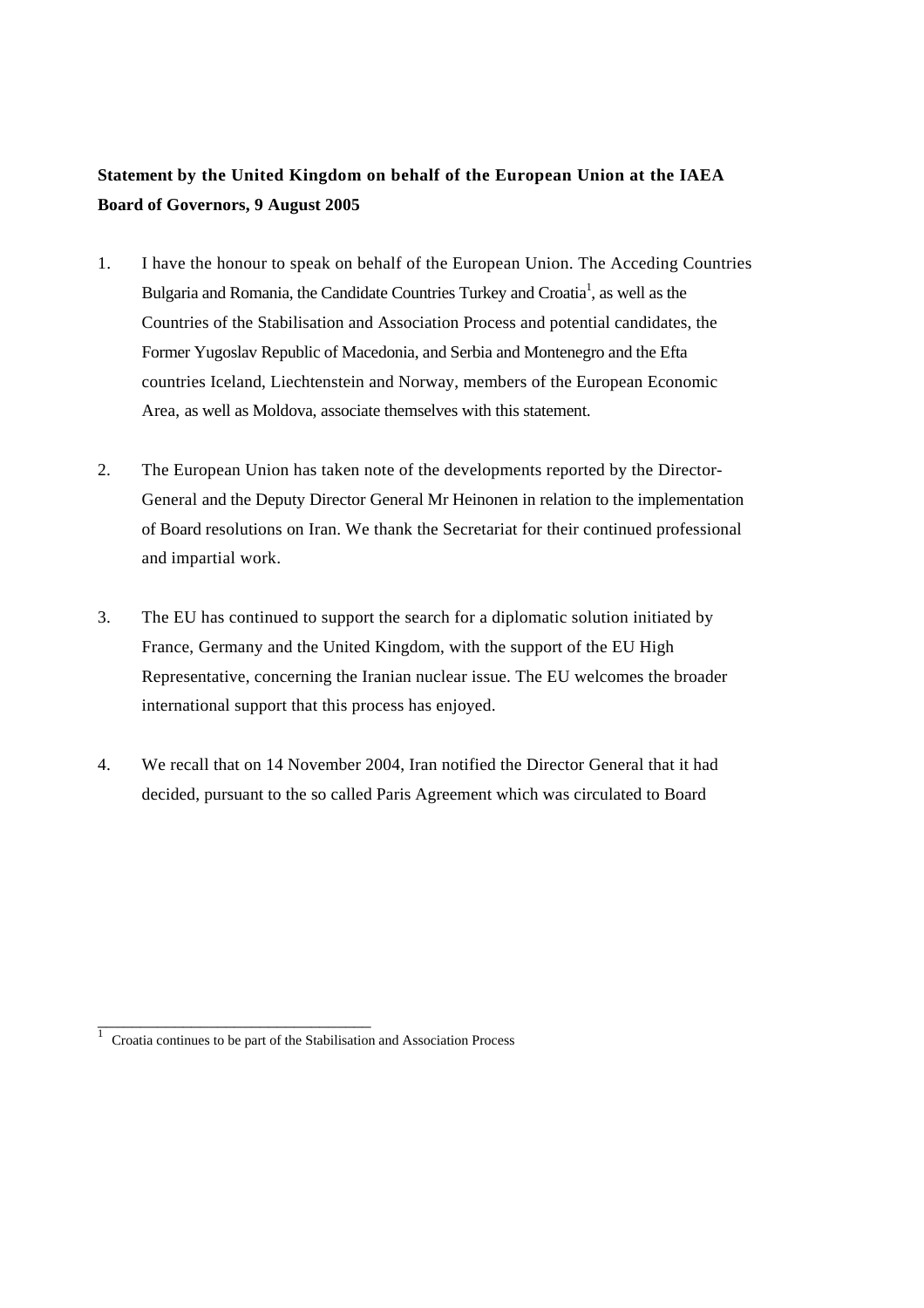members as INFCIRC 637, on a voluntary basis, to continue and extend its suspension of nuclear activities to "include all enrichment related and reprocessing activities, and specifically [...] all tests or production at any uranium conversion installation", so as to build further confidence. I also recall that the agreement provides for negotiations between the parties with a view to reaching a mutually acceptable agreement that will provide, inter alia, objective guarantees that Iran's nuclear programme is exclusively for peaceful purposes. The Agreement further states that "Sustaining the suspension, while negotiations on a long-term agreement are under way, will be essential for the continuation of the overall process".

- 5. When the Foreign Ministers of France Germany and the United Kingdom and the EU High Representative met Dr Rouhani and representatives of the Islamic Republic of Iran in Geneva on 25 May, the European side agreed to provide by the end of July or in early August detailed ideas for such a long-term agreement. Iran has acknowledged this timetable in its note of 1 August to the IAEA. The European side has now presented its proposal to Iran. As foreseen in the Paris Agreement, the proposal states the European side's readiness to support the development of a safe, economically viable and proliferation proof civilian nuclear programme in Iran in the context of objective guarantees provided by Iran. The European side has also made clear that it is willing to reaffirm Iran's rights under the NPT. The proposal encompasses co-operation on political and security issues as well as in economic and technological areas.
- 6. The Director General has reported that yesterday, 8 August, Iran started to feed UOC into the first part of the process line of the Uranium Conversion Facility at Esfahan, that is to say before there has been a proper discussion, indeed any discussion at all, of the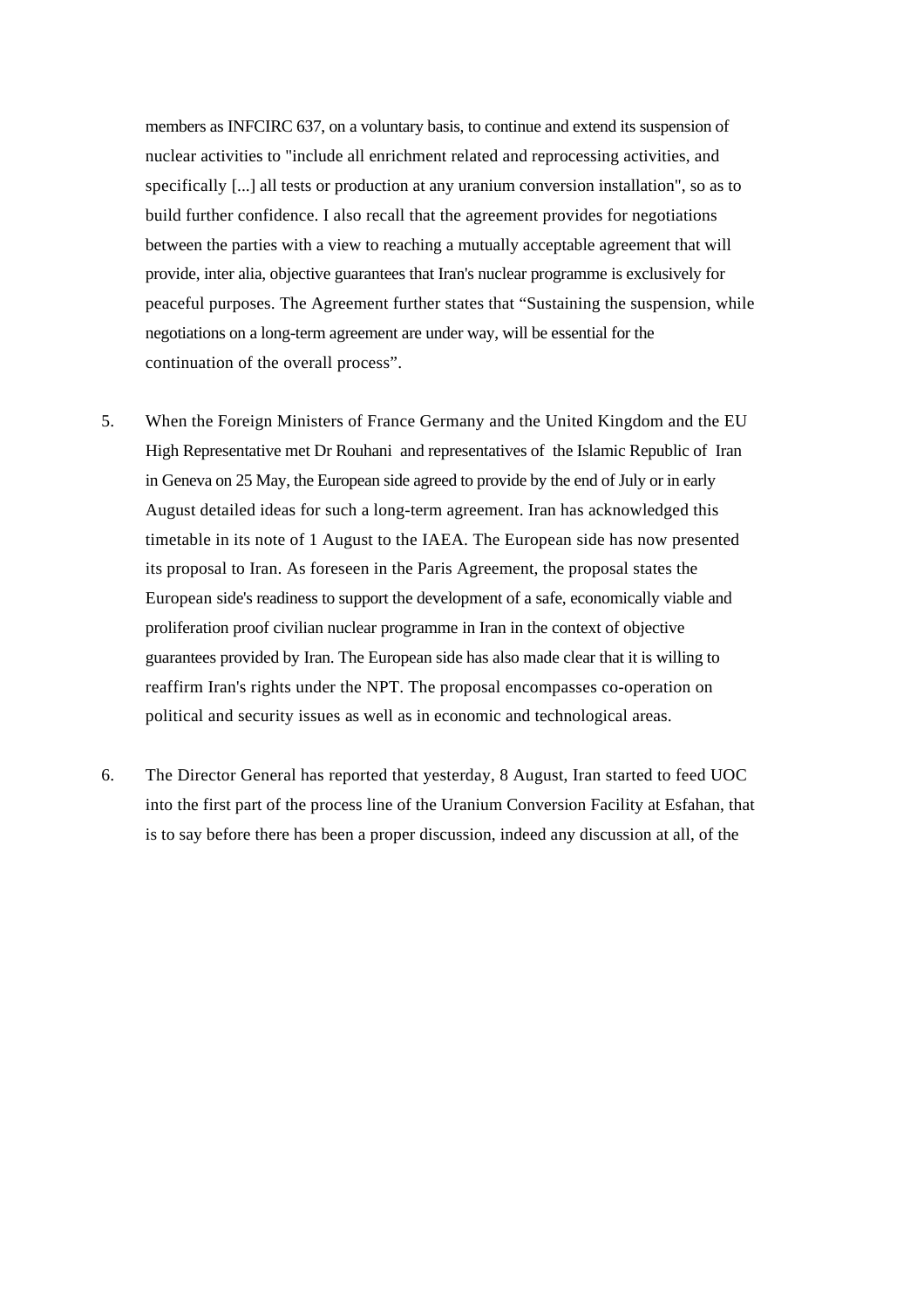proposals presented to Iran last Friday as well as any other proposals that could lead to the conclusion of satisfactory long-term arrangement on the basis of the Paris Agreement. This is a matter of deep regret for the EU. In this regard, may I also recall the letter of 2 August to Dr Rouhani, from the Foreign Ministers of France, Germany and the United Kingdom and the EU High Representative, circulated as INFCIRC 649 and especially the reference in that letter to other courses of action in the event of the suspension not being sustained.

- 7. Moreover, this step has come at a time when the outstanding questions relating to Iran's nuclear programme have yet to be resolved, and when new questions about plutonium related activities have arisen. The European Union notes that the Agency continues not to be in a position to conclude that there are no undeclared nuclear materials or activities in Iran and that confidence has yet to be restored in the exclusively peaceful nature of Iran's nuclear programme.
- 8. We do not believe that Iran has any operational need to engage in fissile material production activities of its own, nor any other reason to resume activity at Esfahan, if the intentions of its nuclear programme are exclusively peaceful. Iran currently has no operating nuclear power plant and has concluded an agreement with the Russian Federation assuring the supply of fuel for the reactor at Bushehr, which is still under construction. Any such resumption of currently suspended activities, including uranium conversion, will only further heighten international concern about the real objective of Iran's nuclear programme.